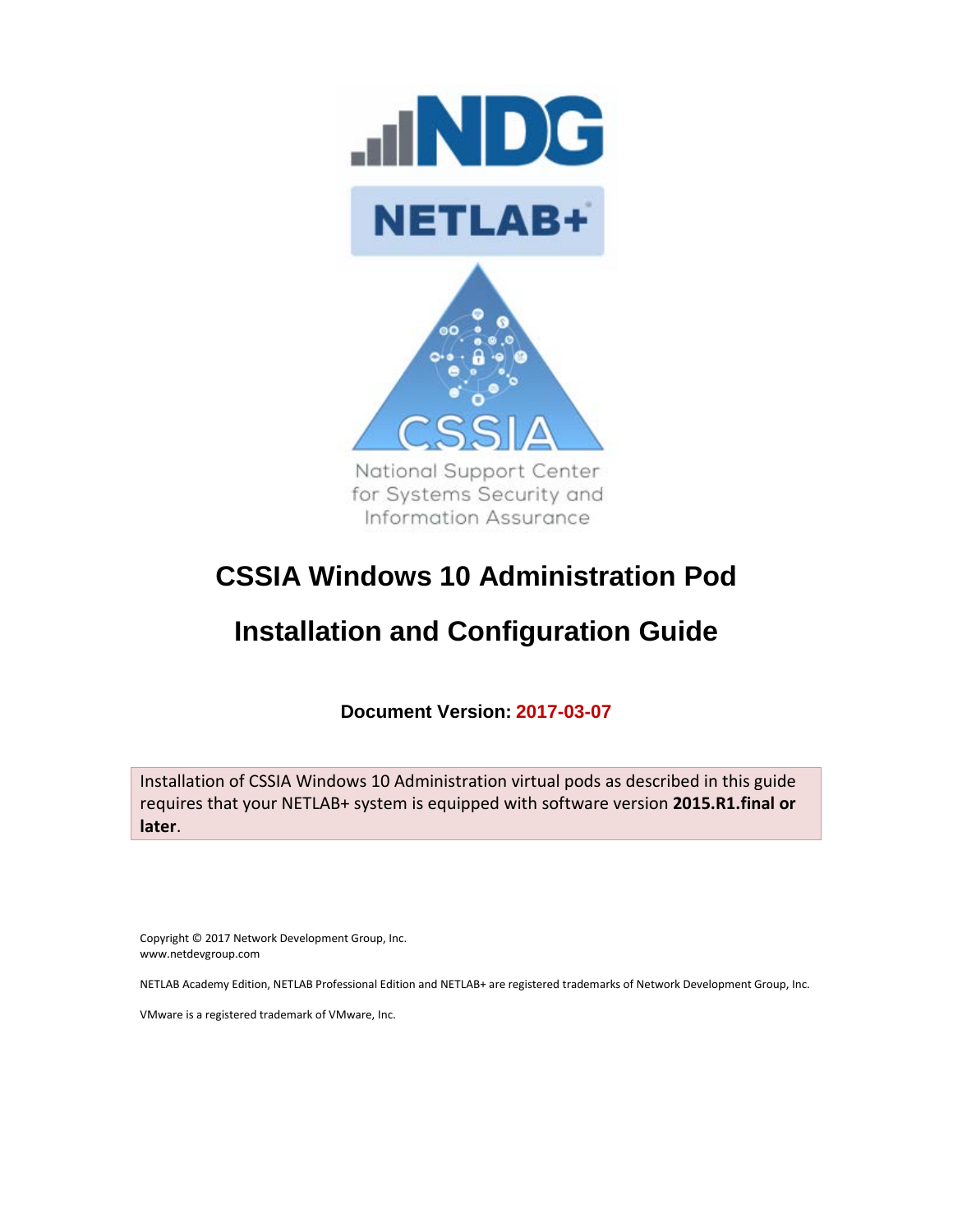

# **Contents**

| $\mathbf{1}$   |       |  |
|----------------|-------|--|
|                | 1.1   |  |
| $\overline{2}$ |       |  |
|                | 2.1   |  |
|                | 2.2   |  |
|                | 2.3   |  |
|                | 2.4   |  |
|                | 2.5   |  |
|                | 2.6   |  |
| $\overline{3}$ |       |  |
|                | 3.1   |  |
| 4              |       |  |
|                | 4.1   |  |
|                | 4.2   |  |
|                | 4.2.1 |  |
|                | 4.2.2 |  |
|                | 4.3   |  |
|                | 4.4   |  |
|                | 4.5   |  |
|                | 4.6   |  |
|                | 4.7   |  |
|                | 4.8   |  |
| 5              |       |  |
|                | 5.1   |  |
|                | 5.2   |  |
|                | 5.3   |  |
|                | 5.4   |  |
|                | 5.5   |  |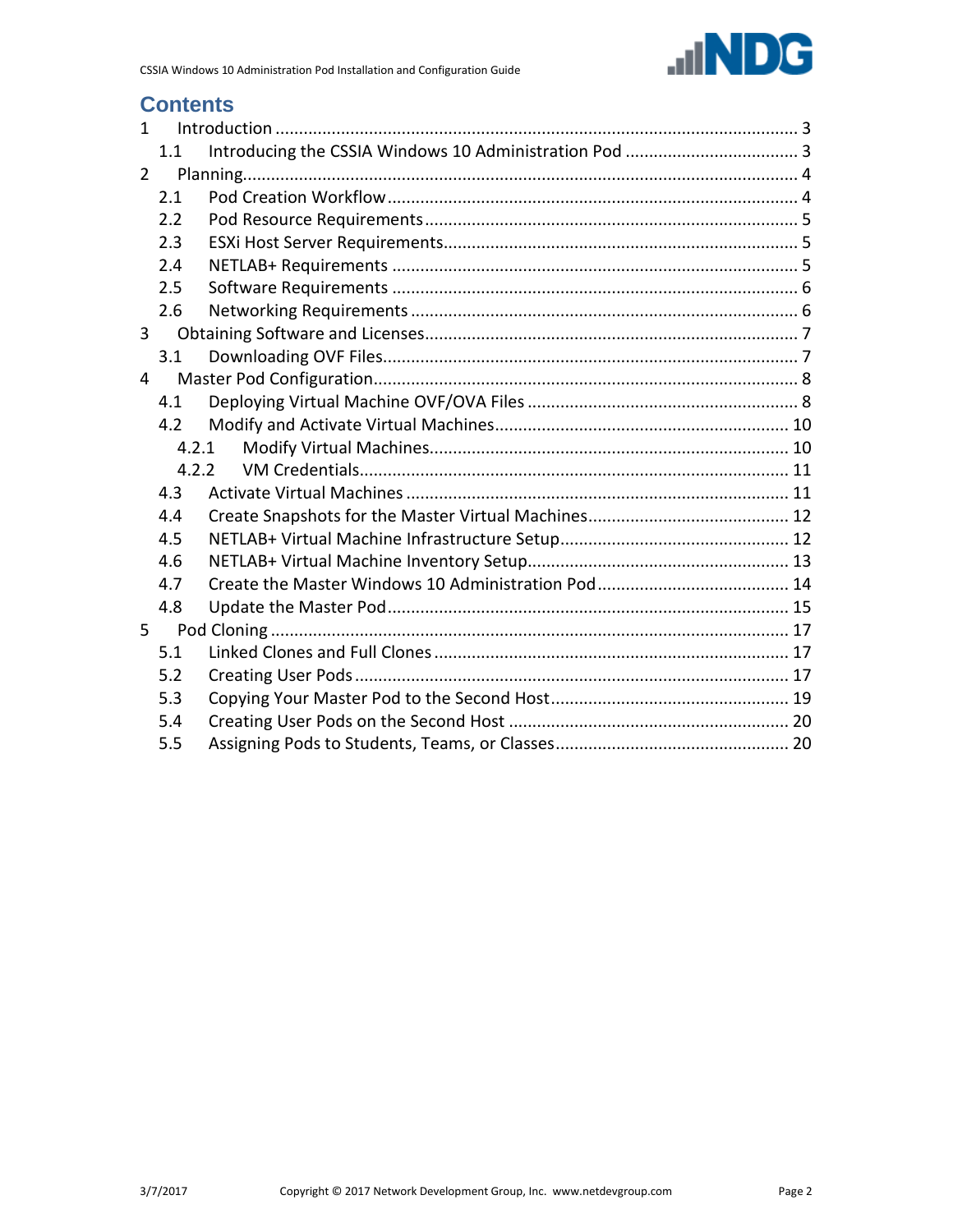

### <span id="page-2-0"></span>**1 Introduction**

This document provides detailed guidance on performing the installation and configuration of the CSSIA Windows 10 Administration pod on the *NETLAB+* system.

# <span id="page-2-1"></span>**1.1 Introducing the CSSIA Windows 10 Administration Pod**

The CSSIA Windows 10 Administration pod is a 100% virtual machine pod consisting of 3 virtual machines. Linked together through virtual networking, these 3 virtual machines provide the environment for a student or a team to perform the CSSIA Windows 10 Administration labs.

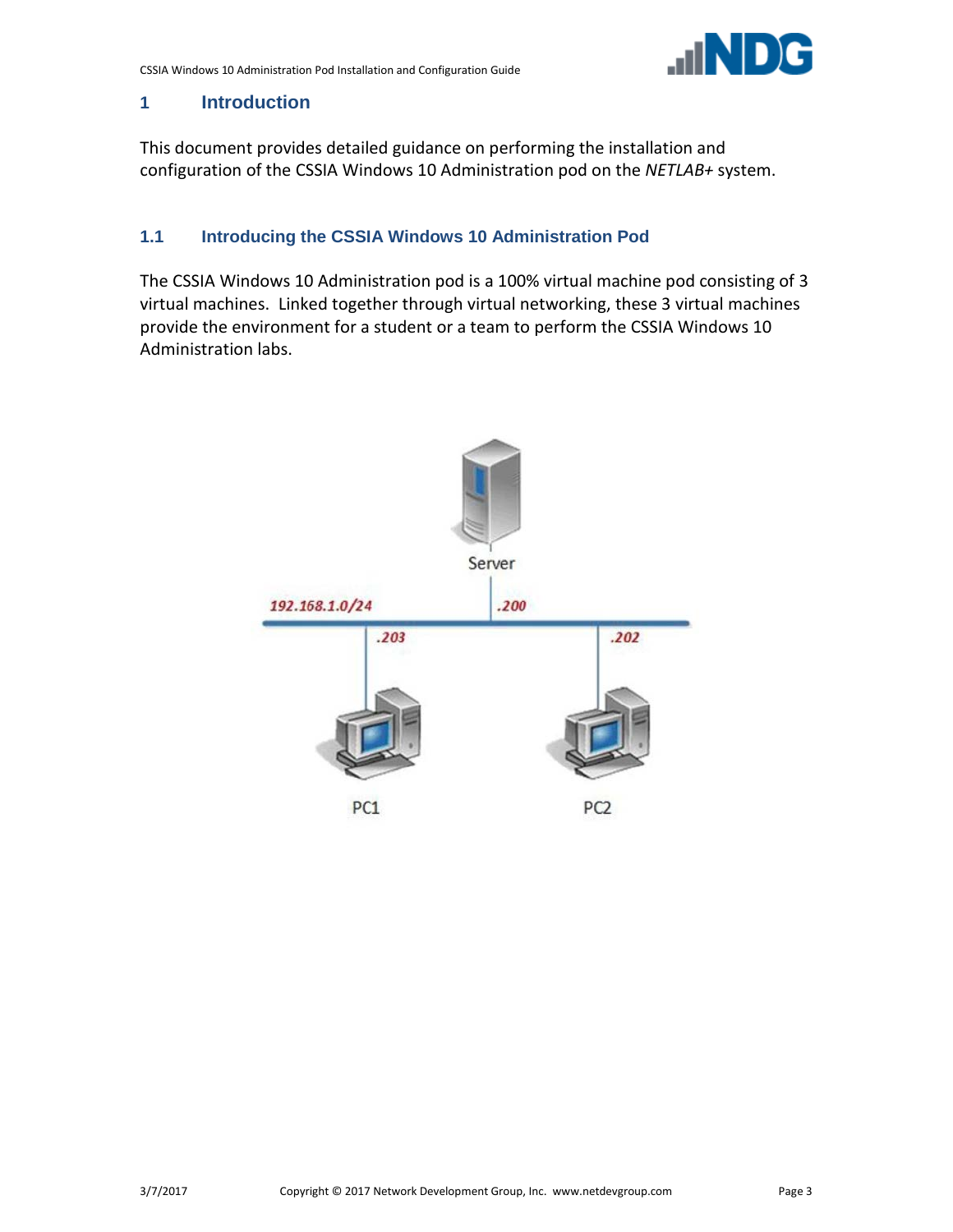

# <span id="page-3-0"></span>**2 Planning**

This guide provides specific information pertinent to delivering the CSSIA Windows 10 Administration pod. The *[NETLAB+ Remote PC Guide Series](http://www.netdevgroup.com/support/documentation)* provides the prerequisite guidance for setting up your VMware infrastructure, including:

- An introduction to virtualization using NETLAB+.
- Detailed setup instructions for standing up VMware vCenter and VMware ESXi.
- Virtual machine and virtual pod management concepts using NETLAB+.

This document assumes that you have set up virtual machine infrastructure in accordance with the *[NETLAB+ Remote PC Guide Series](http://www.netdevgroup.com/support/documentation)*. The planning information below refers to specific sections in the Remote PC Guide when applicable.

# <span id="page-3-1"></span>**2.1 Pod Creation Workflow**

The following list is an overview of the pod setup process.

- 1. Obtain the master virtual machine images required for the pod.
- 2. Deploy the master virtual machine images to a master pod.
	- a. Deploy virtual machines using *Thin Provisioning* to reduce storage consumption.
	- b. Make necessary adjustments to each virtual machine in the environment.
		- i. Insert manual *MAC* addresses.
		- ii. Change default network to *SAFETY NET*.
- 3. Import the deployed virtual machines to the *NETLAB+ Virtual Machine Inventory*.
- 4. Activate or license the required software on each virtual machine.
- 5. Take a snapshot of each virtual machine in the master pod labeled *GOLDEN\_MASTER*. The *GOLDEN\_MASTER* snapshot is used to clone virtual machine images for the user pods.
- 6. Use the *NETLAB+ Pod Cloning* feature to create student pods from the master pod.
- 7. If multiple hosts are used in the *NETLAB+* environment, make a *Full Clone* of the master pod on the initial host (Host A) to the subsequent host (Host B), using the *NETLAB+ Pod Cloning Feature*.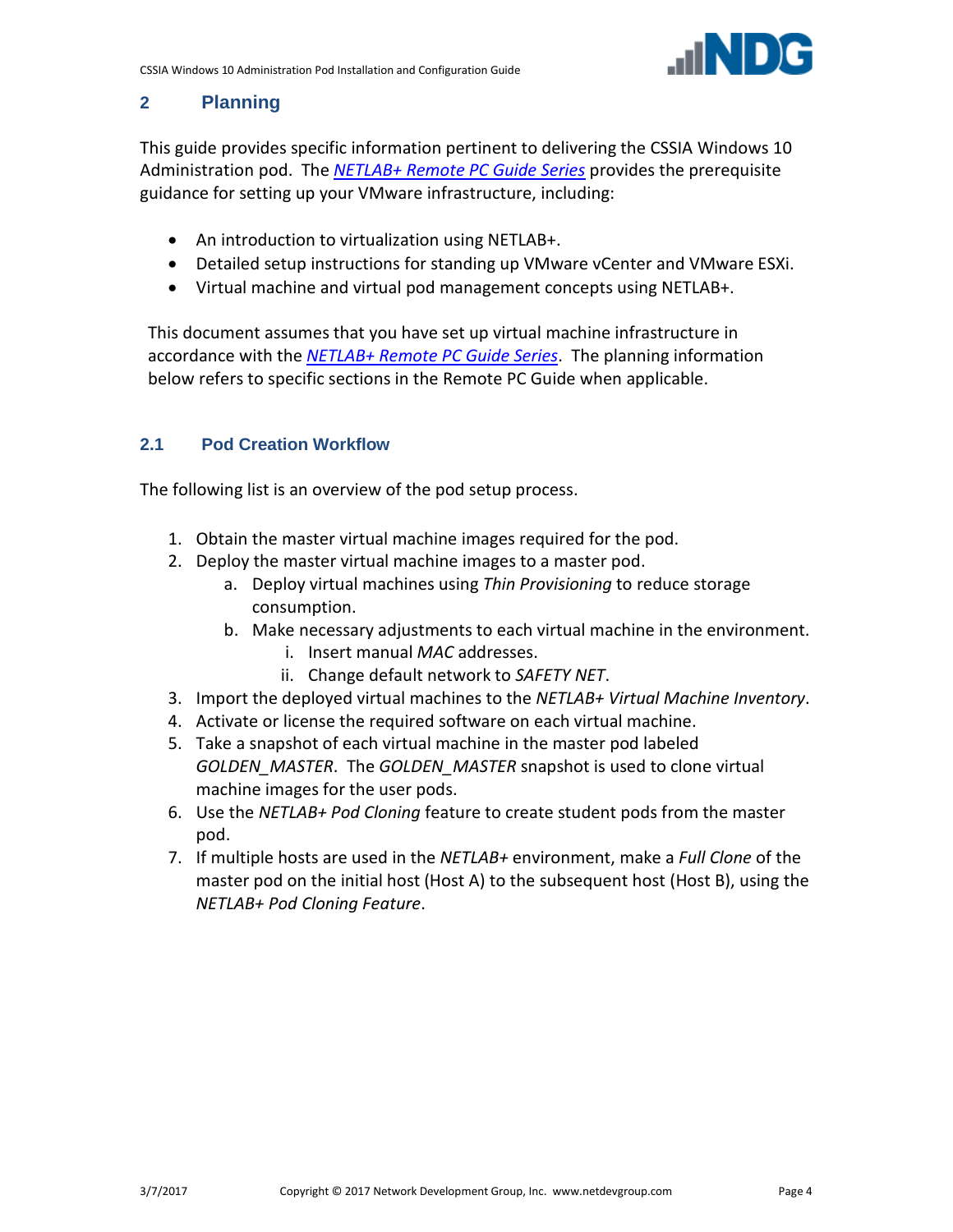

#### <span id="page-4-0"></span>**2.2 Pod Resource Requirements**

The CSSIA Windows 10 Administration course will consume *26.1 GB* of storage per each master pod instance.

The following table provides details of the storage requirements for each of the virtual machines in the pod.

| <b>Virtual Machine</b> | <b>OVF/OVA</b> | <b>Initial Master Pod</b><br>(Thin Provisioning) |
|------------------------|----------------|--------------------------------------------------|
| Server                 | 3.97           | 7.4                                              |
| PC <sub>1</sub>        | 5.06           | 9.9                                              |
| PC <sub>2</sub>        | 4.47           | 8.8                                              |
| Total                  | 13.5 GB        | 26.1 GB                                          |

#### <span id="page-4-1"></span>**2.3 ESXi Host Server Requirements**

Please refer to the NDG website for specific *ESXi* host requirements to support virtual machine delivery: <http://www.netdevgroup.com/content/vmita/requirements/>

The deployment of the Windows 10 VMs from the *Windows 10 Administration* pod requires a VMware Version of 5.5 at minimum due to the *Hardware Version* of the Windows 10 VMs (version 10).

The number of **active** pods that can be used simultaneously depends on the NETLAB+ product edition, appliance version and the number of *VMware ESXi* host servers meeting the hardware requirements specifications.

For current *ESXi* server requirements and active pod count, refer to the following URL:

[http://www.netdevgroup.com/support/remote\\_pc.html#vm\\_host\\_server\\_specificati](http://www.netdevgroup.com/support/remote_pc.html#vm_host_server_specifications) [ons.](http://www.netdevgroup.com/support/remote_pc.html#vm_host_server_specifications)

#### <span id="page-4-2"></span>**2.4 NETLAB+ Requirements**

Installation of CSSIA Windows 10 Administration pods, as described in this guide, requires that your *NETLAB+* system is equipped with NETLAB+ version 2015.R1.final or later.

Previous versions of NETLAB+ do not support requirements for the *CSSIA Windows 10 Administration* course on the physical host servers.

Please refer to the *[NETLAB+ Remote PC Guide Series](http://www.netdevgroup.com/support/documentation)*.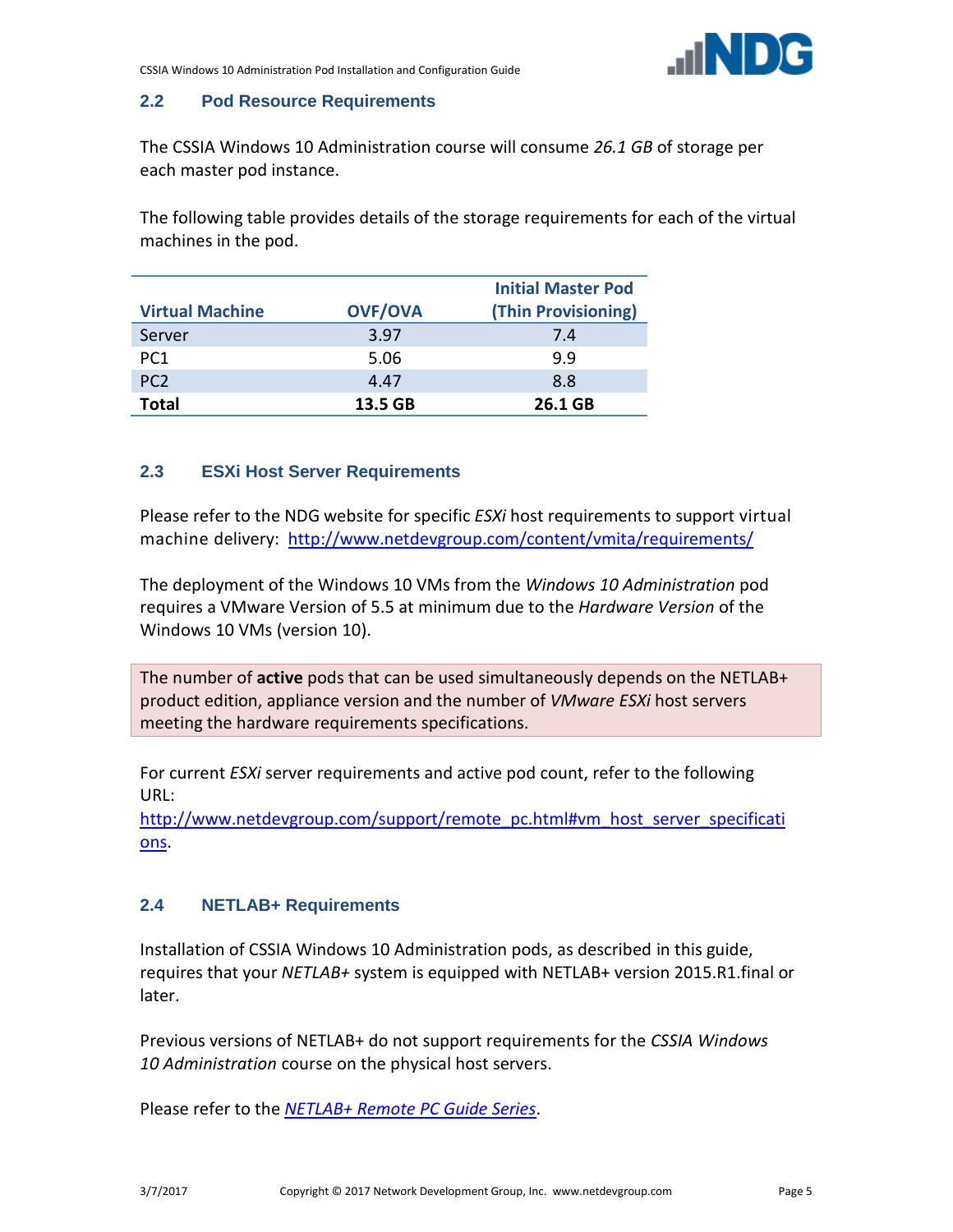#### <span id="page-5-0"></span>**2.5 Software Requirements**

For the purpose of software licensing, each virtual machine is treated as an individual machine, PC or server. Please refer to the specific vendor license agreements (and educational discount programs, if applicable) to determine licensing requirements for your virtual machines' software, operating system and applications.

The minimum virtual infrastructure software required for standing up this pod is in the following table.

|                                   | <b>Virtual Infrastructure Requirements</b> |
|-----------------------------------|--------------------------------------------|
| <b>Software</b><br><b>Version</b> |                                            |
| vSphere ESXi                      | 5.5                                        |
| vCenter Server                    | 5.5                                        |

The following table lists the software that is required for the virtual machines inside the *CSSIA Windows 10 Administration* pod. Your organization needs to be a member of the vendor programs listed in the *Source* column to obtain and use the licenses.

|                       | <b>Pod Software Requirements</b> |               |  |
|-----------------------|----------------------------------|---------------|--|
| <b>Software</b>       | <b>Version</b>                   | <b>Source</b> |  |
| <b>Windows Server</b> | 2012 R2 Standard<br>(64-bit)     | Dreamspark    |  |
| <b>Windows 10</b>     | Pro<br>(64-bit)                  | Dreamspark    |  |

#### <span id="page-5-1"></span>**2.6 Networking Requirements**

To accommodate the movement of large *VMs*, *OVF/OVAs*, and *ISO* disk images from one host to another, Gigabit Ethernet or better connectivity is recommended to interconnect your *NETLAB+*, *vCenter Server* system and *ESXi* host systems.

The two standard networking models recommended to interconnect your servers are described in detail in the *Networking Models* section of the *[Remote PC Guide Series,](http://www.netdevgroup.com/support/documentation/NETLAB_Remote_PC_Guide_Vol_1_Introduction.pdf)  Volume 1 - [Introduction and Planning.](http://www.netdevgroup.com/support/documentation/NETLAB_Remote_PC_Guide_Vol_1_Introduction.pdf)*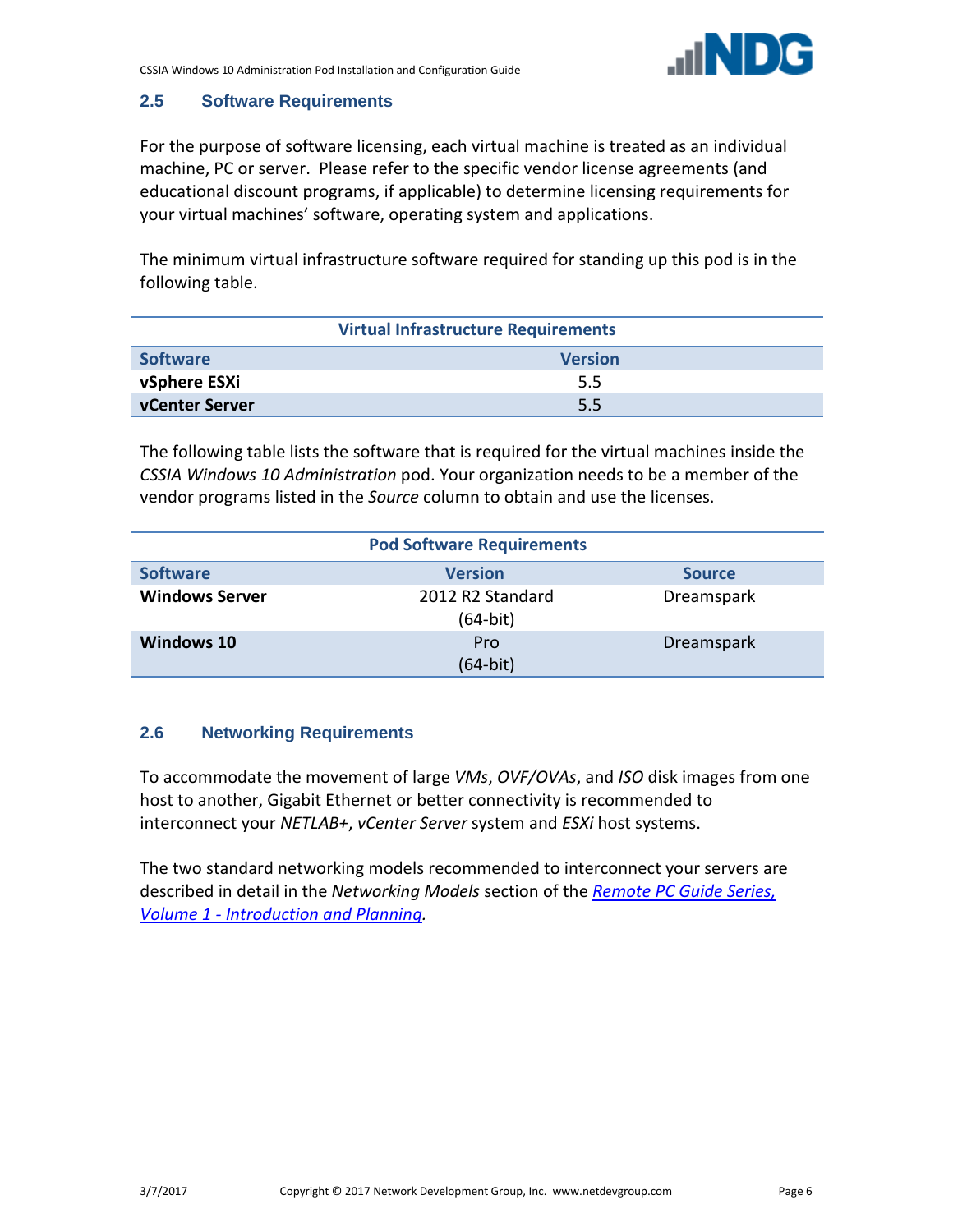

# <span id="page-6-0"></span>**3 Obtaining Software and Licenses**

# <span id="page-6-1"></span>**3.1 Downloading OVF Files**

The virtual machines are made available as *Open Virtualization Format* (*OVF*) or *Open Virtualization Archive* (*OVA*) files. These files are available for download from *CSSIA*.

To request access to the preconfigured virtual machine templates from *CSSIA*:

- 1. Go to the *CSSIA Resources* page: [http://www.cssia.org/cssia-resources.cfm.](http://www.cssia.org/cssia-resources.cfm)
- 2. Select **VM Image Sharing Agreement – Image Sharing Agreement**.
- 3. Select **VM Image Sharing Agreement** to open the request form.
- 4. Complete and submit your access request by following the instructions on the request form.
- 5. *CSSIA* will email a link, along with a username and password to access the download server. Access to the download server is provided only to customers who are current with their *NETLAB+* support contract and are participants in the appropriate partner programs (i.e. *Cisco Networking Academy*, *VMware IT Academy*, and/or *EMC Academic Alliance*).
- 6. Once access to the download server has been established, the virtual machines can be deployed directly to the vCenter Server by clicking on **File > Deploy OVF Template** in the client window and copying the link into the location field.
- 7. The deployment will start after the username and password are entered.
- 8. Each virtual machine is deployed individually.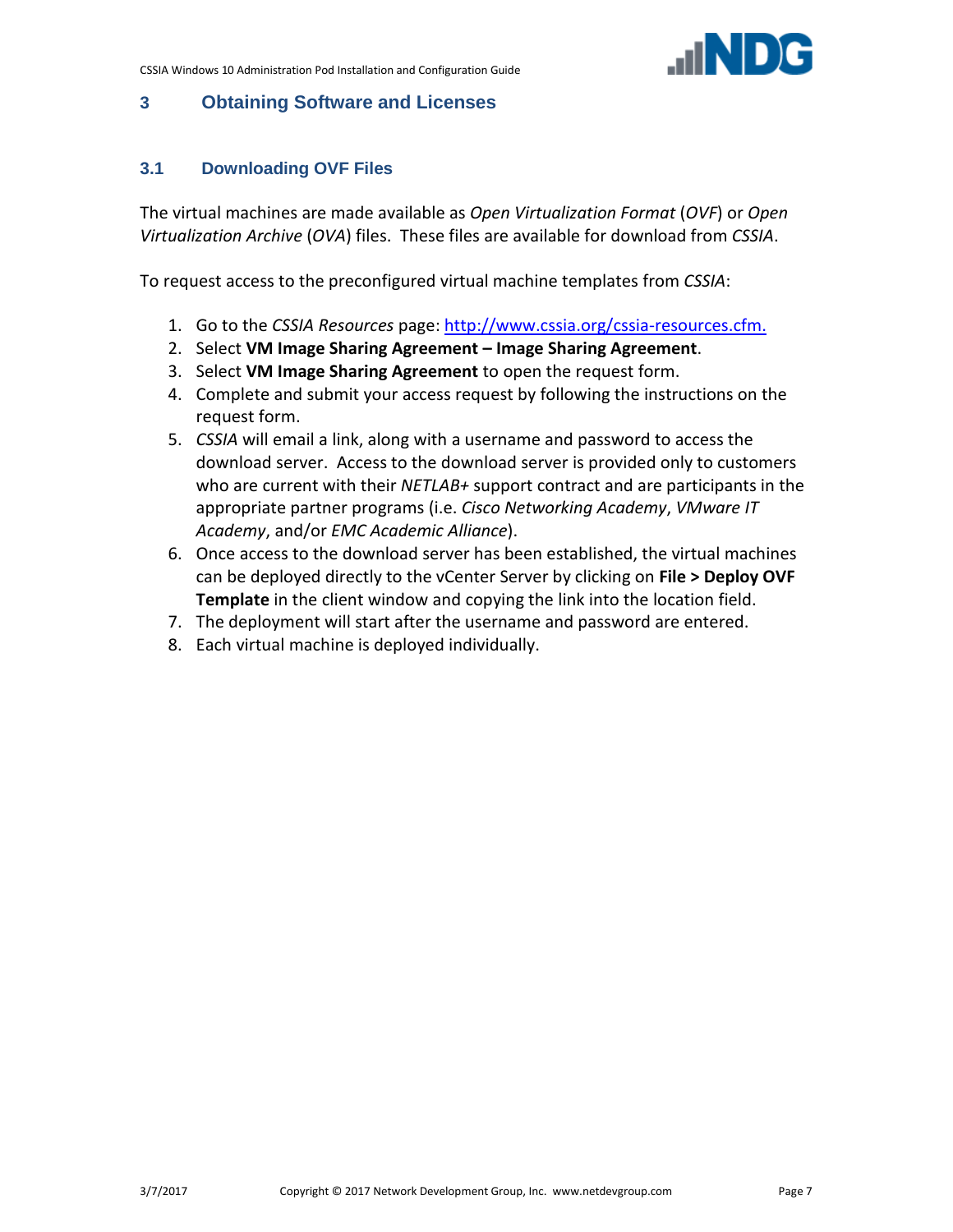

# <span id="page-7-0"></span>**4 Master Pod Configuration**

### <span id="page-7-1"></span>**4.1 Deploying Virtual Machine OVF/OVA Files**

Deploy on your host server the pod virtual machine *OVF/OVA* files you have downloaded.

- 1. Open the **vClient** on your administration machine, ensure that your downloaded *OVA/OVF* files are accessible on this machine and then connect to your **vCenter Server**.
- 2. Select **Hosts and Clusters** in the address bar.



- 3. Click on the target **ESXi Host Server**.
- 4. Click on **File -> Deploy OVF Template.**



- 5. Click on **Browse** and locate the *OVF/OVA* file you downloaded. Click **Next** to continue.
- 6. On the *OVF Template Details* window, click **Next.**
- 7. On the *Name and Location* window, change the name of the virtual machine to something that is easy to manage. You can use the names provided in the list below as names for the virtual machines if you do not have a set naming convention. Click **Next**.

| <b>Virtual Machine Topology Name</b> | <b>Virtual Machine Deployment Name</b> |
|--------------------------------------|----------------------------------------|
| <b>Server</b>                        | CSSIA WIN10ADM Master Server           |
| PC <sub>1</sub>                      | CSSIA WIN10ADM Master PC1              |
| PC <sub>2</sub>                      | CSSIA WIN10ADM Master PC2              |

- 8. On the *Storage* window, select the appropriate datastore and click **Next**.
- 9. On the *Disk Format* window, select **Thin Provision** format and click **Next.**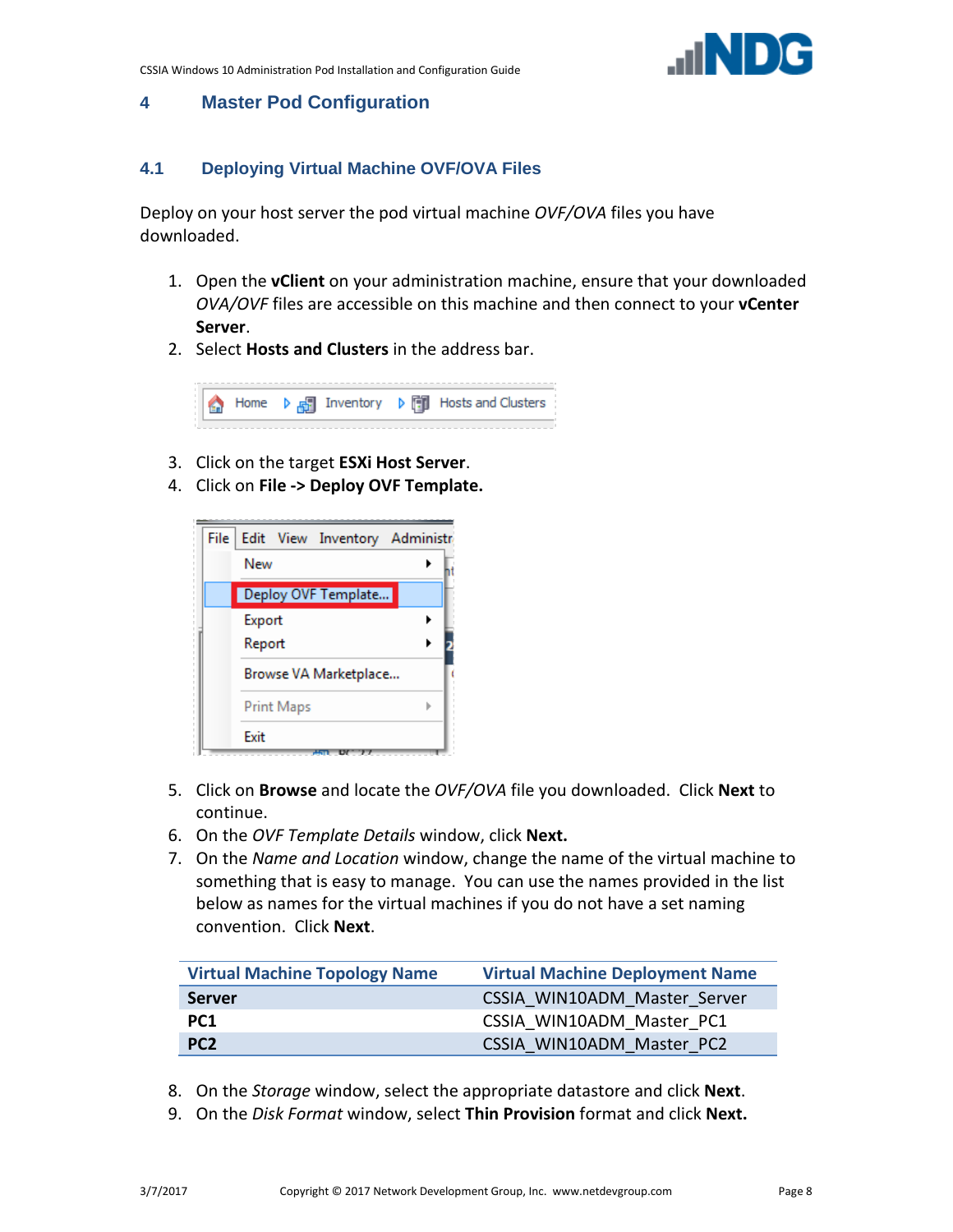

10. On the *Network Mapping* window, ensure **SAFETY NET** is selected for all Destination Networks (If *SAFETY NET* is not available, refer to the *Create a Safe Staging Network* section in the *[Remote PC Guide Series –](http://www.netdevgroup.com/support/documentation/NETLAB_Remote_PC_Guide_Vol_2_Installation.pdf) Volume 2*). Click **Next**.

Network mapping is handled automatically by the NETLAB+ system during pod creation.

- 11. On the *Ready to Complete* window, confirm the information and click **Finish**.
- 12. vCenter will begin deploying the virtual machine. This may take some time depending on the speed of your connection, HDDs, etc. When completed, click on **Close**.
- 13. Repeat the previous steps for each remaining virtual machine in the master pod.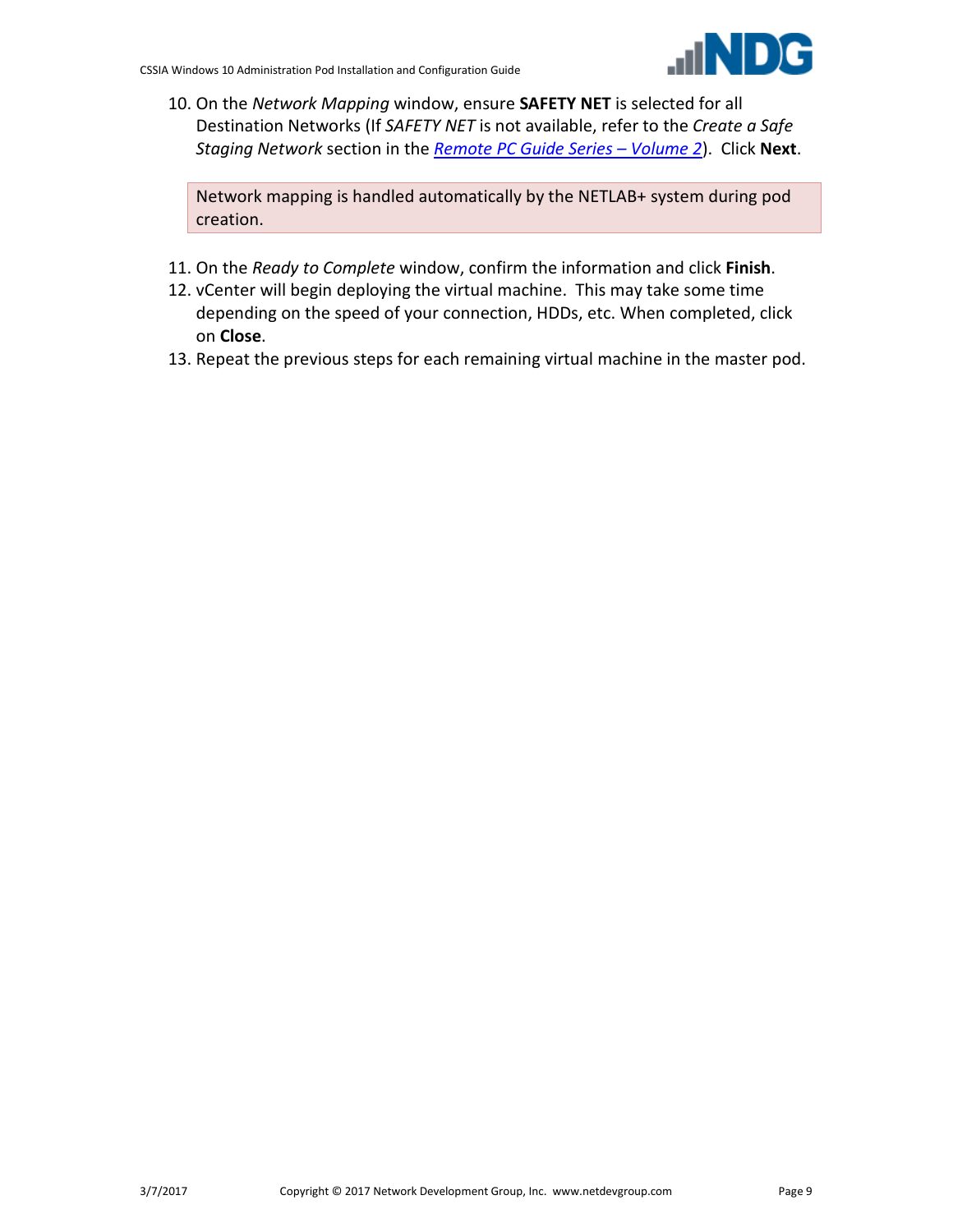

#### <span id="page-9-0"></span>**4.2 Modify and Activate Virtual Machines**

The following tasks must be performed prior to taking snapshots or assigning the virtual machines to pods.

### <span id="page-9-1"></span>**4.2.1 Modify Virtual Machines**

Once the virtual machines are imported onto the host, change the *Network Interface Cards* (*NIC's*) *MAC* address via the *VMware vSphere Client* interface. The following steps will guide you through the process.

- 1. In the *vSphere Client* interface, right-click on the imported virtual machine and select **Edit Settings**.
- 2. For all of the virtual machines manually assign the *MAC* addresses for each *NIC*. The table below identifies the *MAC* addresses per *NIC*.

| <b>Virtual Machine</b> | <b>NIC</b> | <b>MAC</b>        |
|------------------------|------------|-------------------|
| <b>Server</b>          |            | 00:50:56:b5:80:39 |
| PC <sub>1</sub>        |            | 00:50:56:65:37:8h |
| PC <sub>2</sub>        |            | 00:50:56:b5:59:64 |

| CSSIA_WIN10ADM_Server - Virtual Machine Properties<br>Hardware<br>Options   Resources   Profiles   vServices                                  |                                                                                                              | $\Box$ $\Box$ $\times$<br>Virtual Machine Version: 8                                                                                         |
|-----------------------------------------------------------------------------------------------------------------------------------------------|--------------------------------------------------------------------------------------------------------------|----------------------------------------------------------------------------------------------------------------------------------------------|
| Show All Devices                                                                                                                              | Add<br>Remove                                                                                                | <b>Device Status</b><br>$\Gamma$ Connected                                                                                                   |
| <b>Hardware</b><br>Memory<br>TITI<br><b>CPUs</b><br>О<br>Video card<br>VMCI device<br>SCSI controller 0<br>c<br>CD/DVD drive 1<br>Hard disk 1 | <b>Summary</b><br>2048 MB<br>2<br>Video card<br>Restricted<br>LSI Logic SAS<br>Client Device<br>Virtual Disk | ⊽.<br>Connect at power on<br>Adapter Type<br>Current adapter:<br>E1000<br>MAC Address<br>00:50:56:b5:80:39<br><b>Manual</b><br>$C$ Automatic |
| Network adapter 1<br>щę                                                                                                                       | <b>SAFETY NET</b>                                                                                            | DirectPath I/O<br>Not supported $\bigcirc$<br>Status:<br>Network Connection<br>Network label:<br>$\blacktriangledown$<br>SAFETY NET          |

3. Repeat the previous steps for each of the remaining virtual machines in the master pod.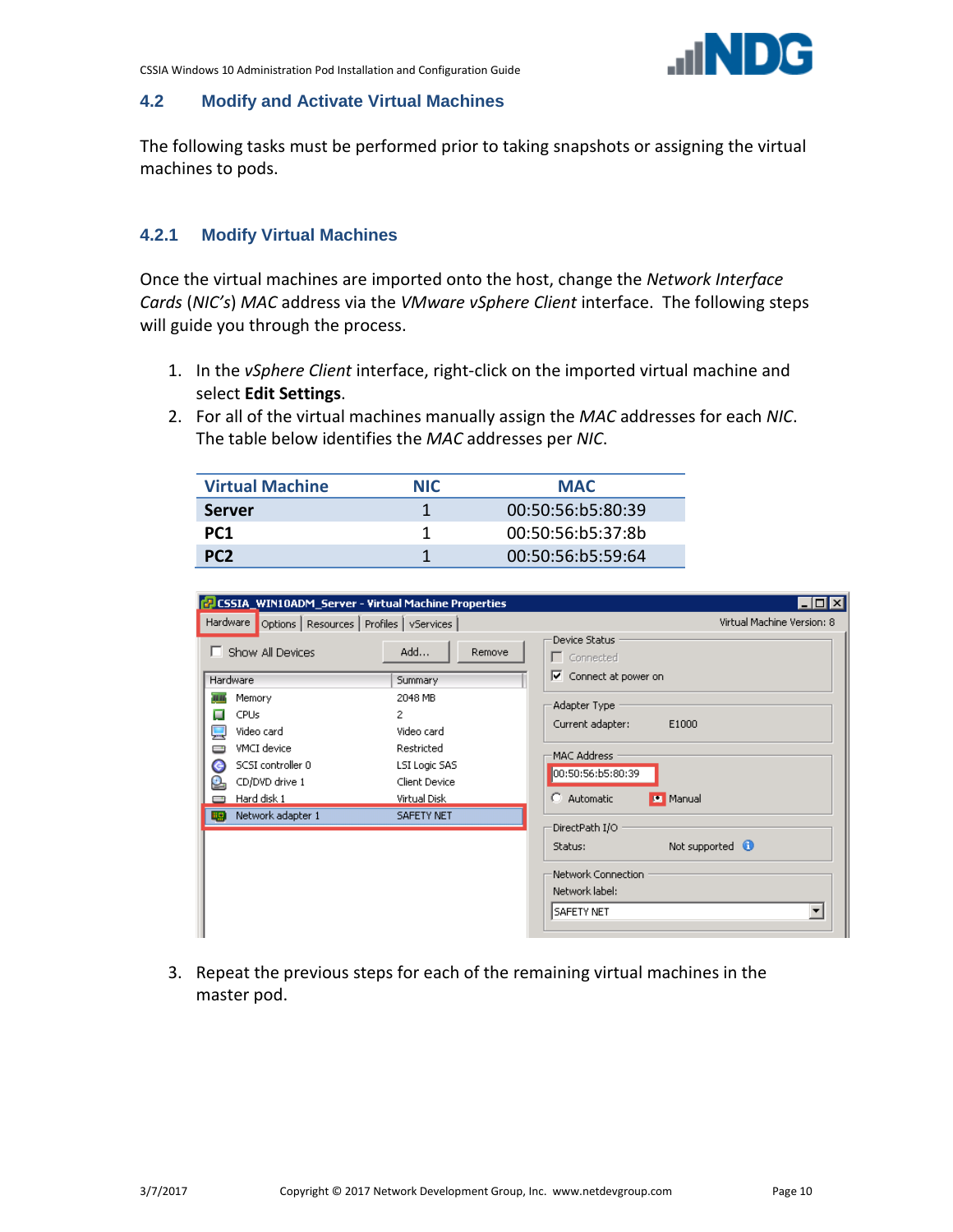

#### <span id="page-10-0"></span>**4.2.2 VM Credentials**

For your reference, the following table provides a list of the credentials for the systems in the pod:

| <b>Machine</b>  | User name     | <b>Password</b> |
|-----------------|---------------|-----------------|
| <b>Server</b>   | Administrator | Train1ng\$      |
| PC <sub>1</sub> | student       | Train1ng\$      |
| PC <sub>2</sub> | student       | Train1ng\$      |

### <span id="page-10-1"></span>**4.3 Activate Virtual Machines**

In order to enable all features of the *Windows*-based virtual machines, licenses will be required for activation. You will need to activate *Microsoft Windows* on the *Windows*based virtual machines. This needs to be done prior to snapshot, pod assignment, and cloning.

There are two options for institutions to access Microsoft licenses. First option is by visiting the *MSDN Subscription Portal*. Second option is by accessing your institution's *Kivuto WebStore* via *Microsoft Imagine*.

For more information on obtaining *Microsoft* license keys, visit the following URL: <https://catalog.imagine.microsoft.com/en-us/Institutions/Access>

It is recommended to acquire the *Multiple Activation Key* (*MAK*) lab key license for a specified *Windows* product (reference *Section 2.5*). This type of key enables you to activate multiple installations of a product with the same key.

To identify and distinguish the different key types that *Microsoft* provides, refer to this link:<https://msdn.microsoft.com/en-us/subscriptions/cc137104.aspx>

Please note that activating licenses is only required on master pods. Doing a *Link Clone* of the master pod will preserve the activation on the cloned VMs in the user pods. It is important to note that when activating Windows, that the VMs have temporary Internet access so that they can contact Microsoft Licensing Servers. There are multiple ways of providing temporary Internet access for VMs in a vSphere environment. The most common way is to temporarily assign the vNIC of the desired VM to connect to the virtual switch that is connected to an outside facing physical NIC.

For additional guidance on how to specifically activate Microsoft Windows products, Microsoft has written a KB article:<https://support.microsoft.com/en-us/kb/950929>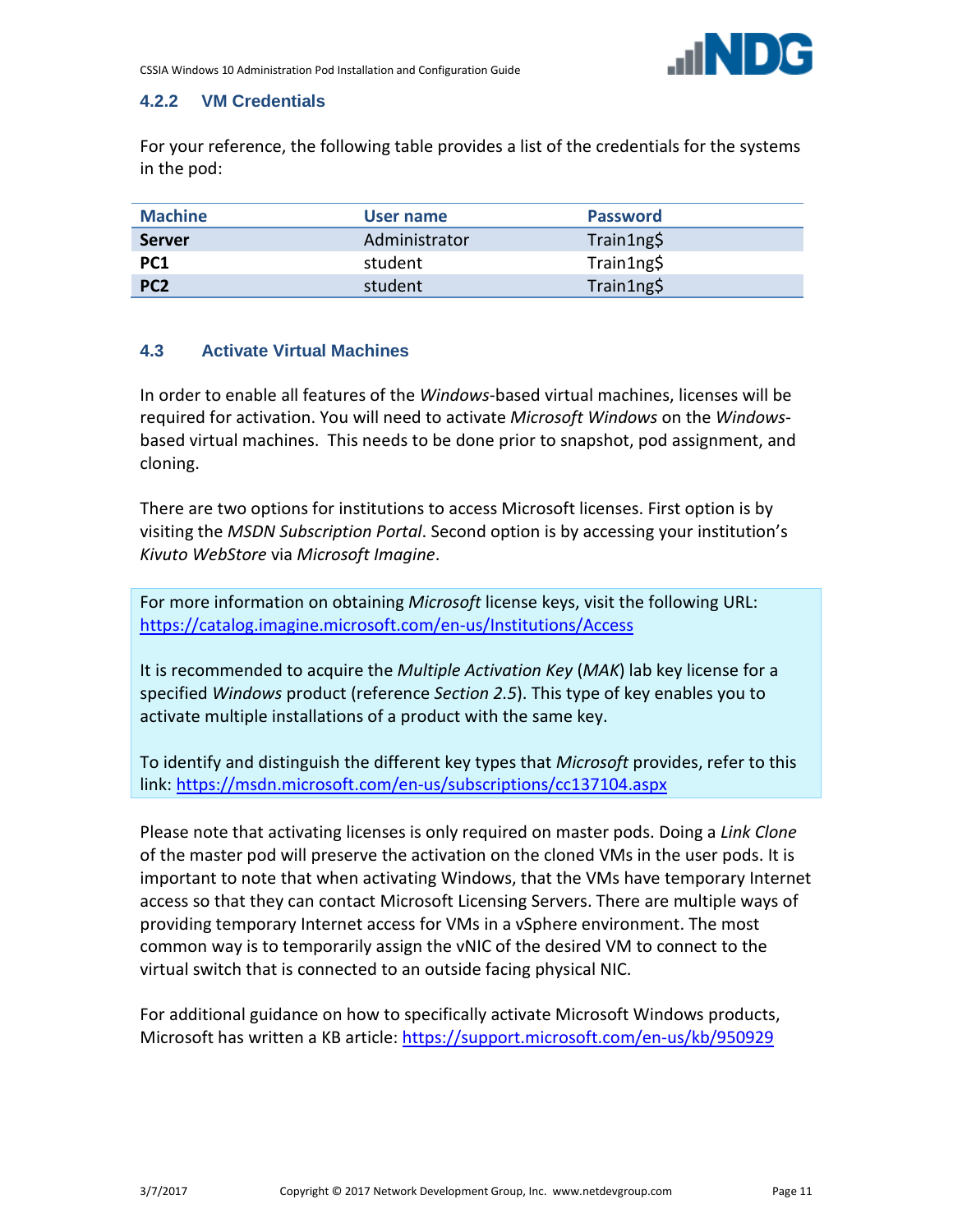#### <span id="page-11-0"></span>**4.4 Create Snapshots for the Master Virtual Machines**

In order to proceed with pod cloning, snapshots must be created on each of the pods virtual machines.

Verify that all VMs are powered off before taking snapshots.

- 1. Open the **vClient** on your management workstation. Connect to your **vCenter Server**.
- 2. Select **Hosts and Clusters** in the address bar.

Home  $\triangleright$   $\mathbf{F}$  Inventory  $\triangleright$   $\mathbf{F}$  Hosts and Clusters €

- 3. Right-click on each virtual machine and select **Snapshot > Take Snapshot**.
- 4. Enter **GOLDEN\_MASTER** as the *Snapshot Name*.
- 5. Enter a description. It is a good idea to include the date in the description for later reference.
- 6. Click **OK**.
- 7. Repeat **Steps 3-6** for the remaining virtual machines in the pod.
- 8. When all tasks are complete, log out of the *vClient*.

#### <span id="page-11-1"></span>**4.5 NETLAB+ Virtual Machine Infrastructure Setup**

The *NETLAB+ Virtual Machine Infrastructure* setup is described in the following sections of the *[NETLAB+ Remote PC Guide Series:](http://www.netdevgroup.com/support/documentation)*

- *Registering a Virtual Datacenter in NETLAB+*
- *Adding ESXi hosts in NETLAB+*
- *Proactive Resource Awareness*

It is important to configure *Proactive Resource Awareness* to maximize the number of active pods per physical *ESXi* host.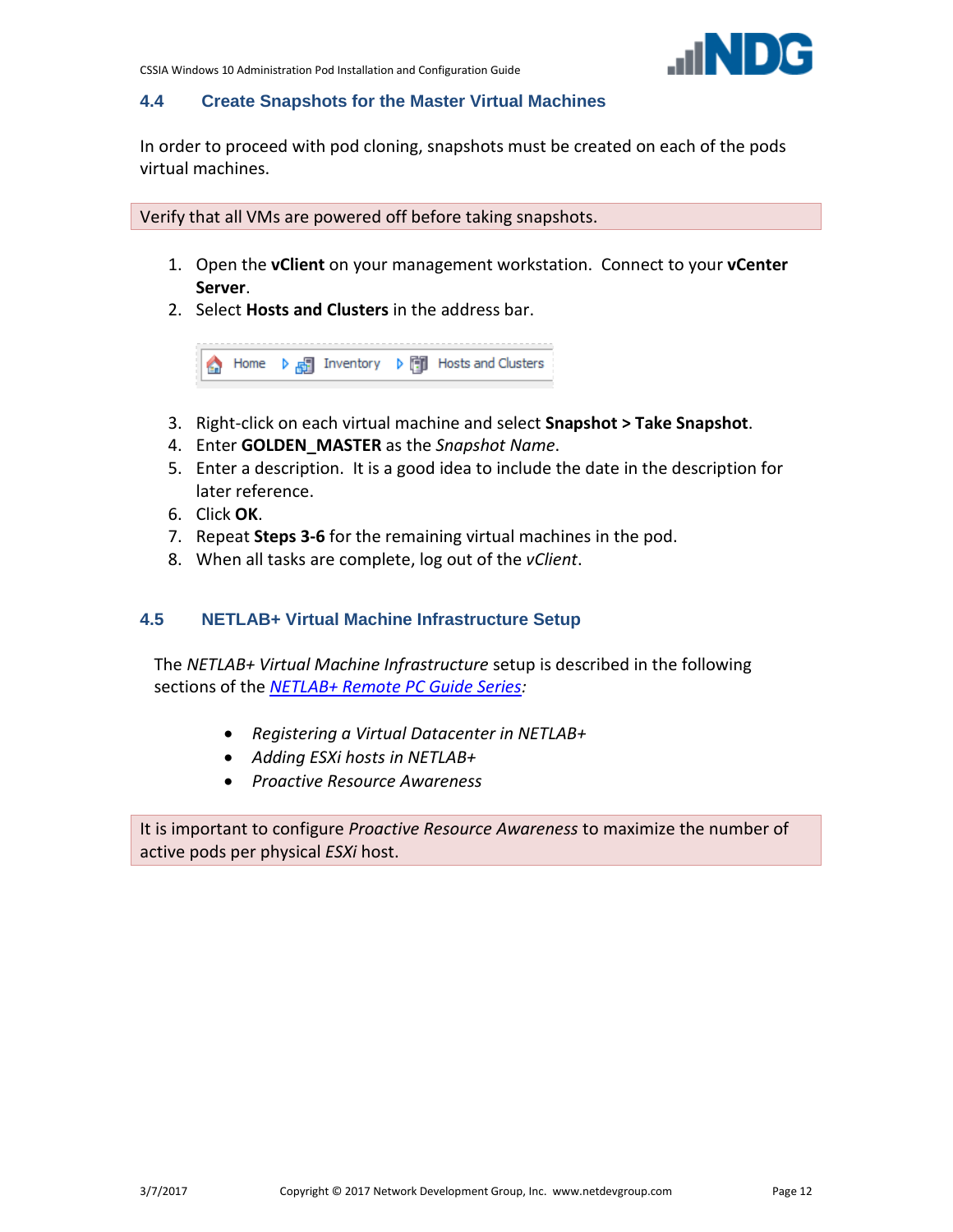

#### <span id="page-12-0"></span>**4.6 NETLAB+ Virtual Machine Inventory Setup**

This section will guide you in adding your templates to the *Virtual Machine Inventory* of your *NETLAB+* system.

- 1. Login into your *NETLAB+* system using the administrator account.
- 2. Select the **Virtual Machine Infrastructure** link.



3. Click the **Virtual Machine Inventory** link.



**Virtual Machine Inventory** 

Import, clone, and manage the inventory of virtual machines to be used with NETLAB+.

4. Click the **Import Virtual Machines** button located at the bottom of the list.

Import Virtual Machines

5. Select the check box next to the virtual machines you had just deployed and click **Import Selected Virtual Machines**.

Import Selected Virtual Machines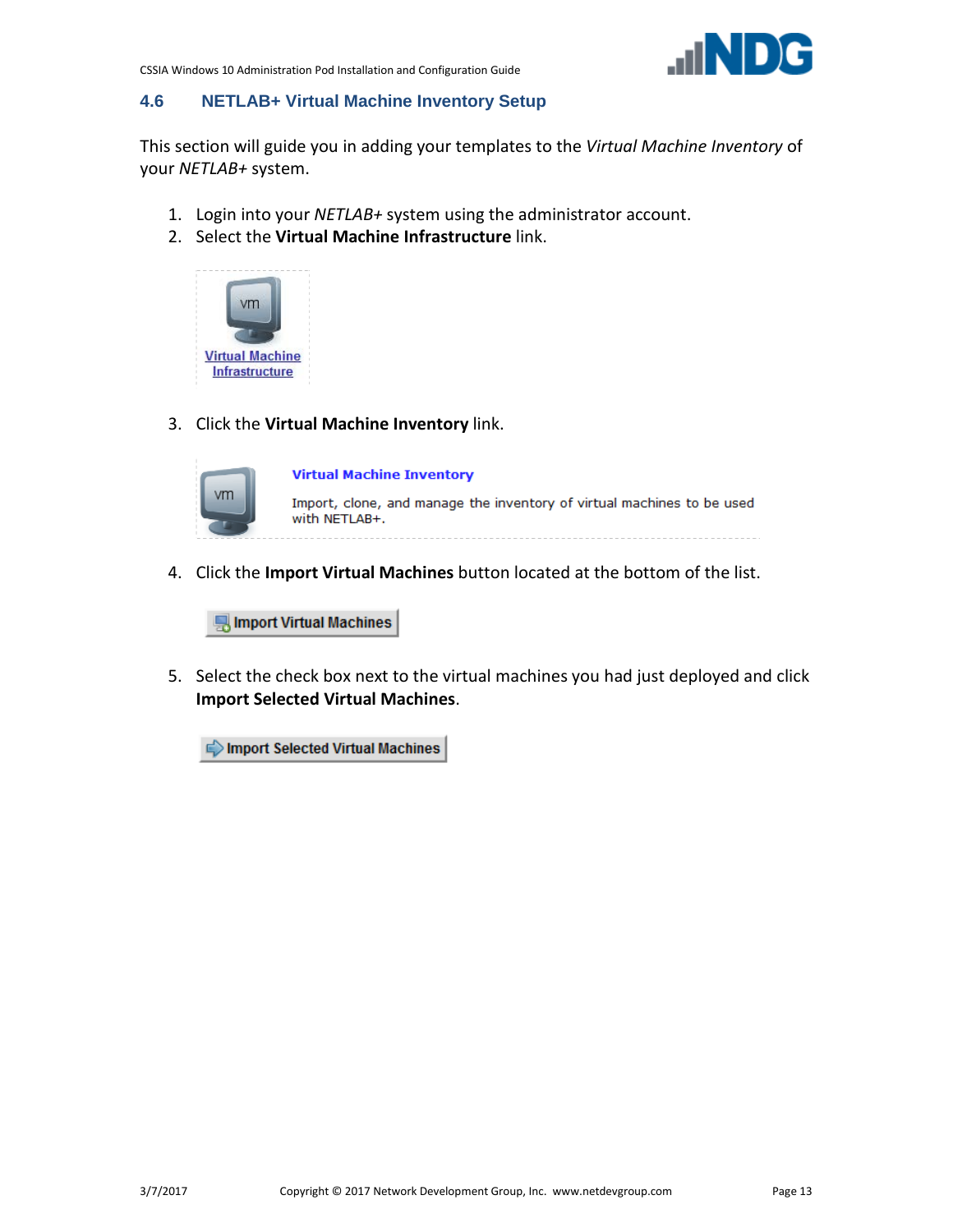

- 6. When the *Configure Virtual Machines* window loads, you can set your virtual machine parameters.
	- a. Check the drop-down box for the correct operating system for each imported virtual machine.

If *Windows 10* is not an available option, choose *Windows 8*.

- b. Change Role to **Master** for each VM.
- c. Add any comments for each virtual machine in the box to the right.

It is advised to leave the *Version* and *Build* numbers for reference when requesting NDG support.

d. Verify your settings and click **Import Selected Virtual Machines**.

Import Selected Virtual Machines

- e. Click **OK** when the virtual machines have finished loading.
- f. Verify that your virtual machines show up in the inventory.

For additional information, please refer to the *[NETLAB+ Remote PC Guide Volume 3](http://www.netdevgroup.com/support/documentation/NETLAB_Remote_PC_Guide_Vol_3_Configuring.pdf)*.

# <span id="page-13-0"></span>**4.7 Create the Master Windows 10 Administration Pod**

This section will assist you in adding the CSSIA Windows 10 Administration pod to your *NETLAB+* system.

- 1. Login into *NETLAB+* with the administrator account.
- 2. Select the **Equipment Pods** link.



3. Create a new pod by scrolling to the bottom and clicking the **Add a Pod** button.

ep Add a Pod

4. On the *New Pod Wizard*, page click **Next**.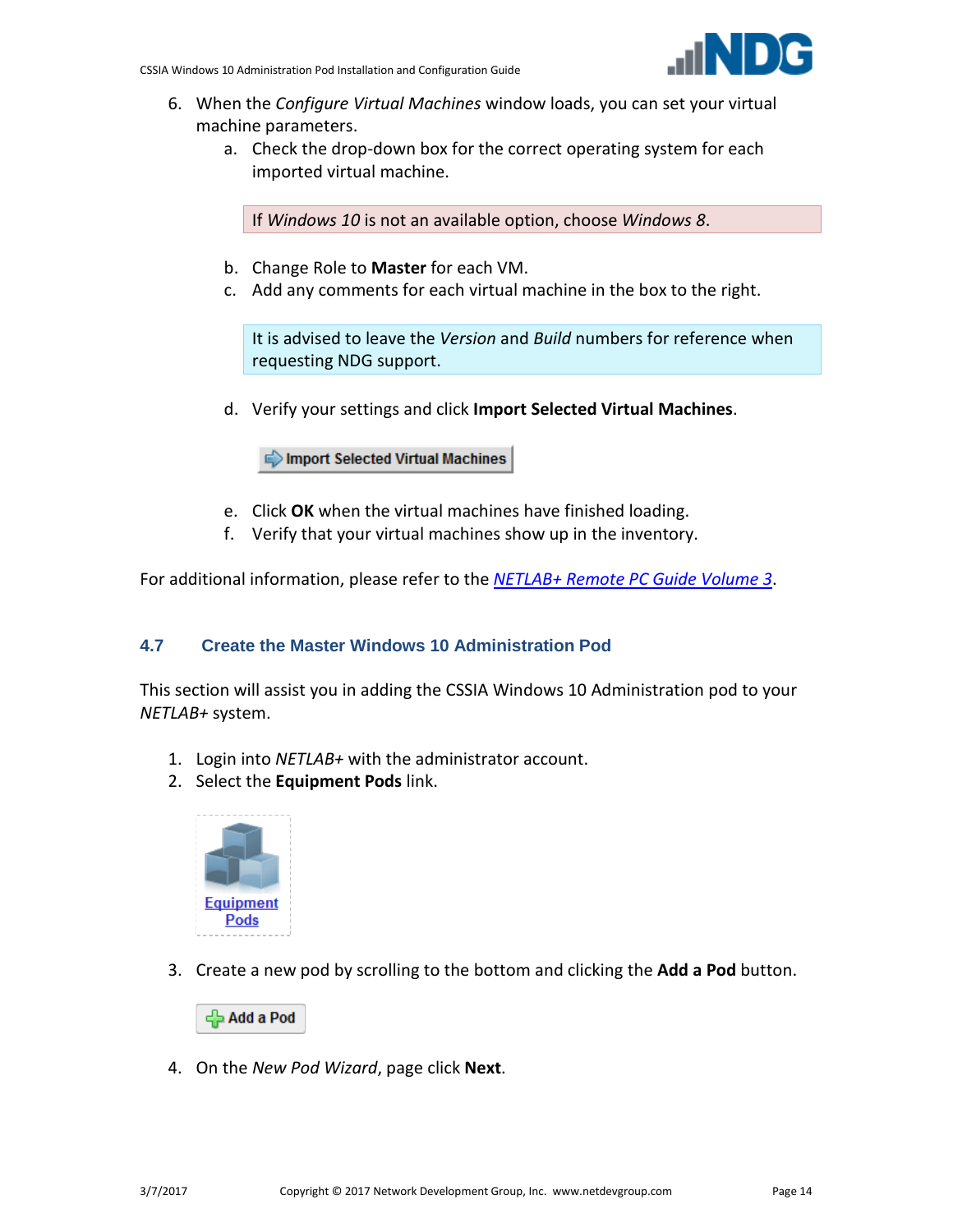

5. Then select the **CSSIA Windows 10 Administration** pod radio button and click **Next**.



6. Select a *Pod ID* and click **Next**.

It is best practice to use a block of sequential ID numbers for the number of pods you are going to install. The *Pod ID* number determines the order in which the pods will appear in the scheduler.

- 7. Type in **CSSIA\_WIN10ADM\_Master** for the *Pod Name* and click **Next**.
- 8. To finalize the wizard, click **OK**.

For additional information, please refer to the *[NETLAB+ Administrator Guide](http://www.netdevgroup.com/support/documentation/NETLAB_Administrator_Guide.pdf)*.

### <span id="page-14-0"></span>**4.8 Update the Master Pod**

Update the master pod to associate the virtual machines with the newly created pod.

- 1. Update the master pod on your *NETLAB+* system.
	- a. Login into *NETLAB+* with the administrator account.
	- b. Select the **Equipment Pods** link.



2. Select CSSIA Windows 10 Administration master pod.

|  | $\sqrt{2}$ 1004 | CSSIA<br>Windows 10<br>Administration | CSSIA Win10ADM Master | <b>O OFFLINE</b> | <b>IDLE</b> |  |
|--|-----------------|---------------------------------------|-----------------------|------------------|-------------|--|
|--|-----------------|---------------------------------------|-----------------------|------------------|-------------|--|

3. Click on the **magnifying glass** icon next to the virtual machine you are about to assign. Please note that your PC IDs may not match the graphic below.

| GO | <b>NAME</b>           | PC ID | <b>STATUS</b> | TYPE / VM     | <b>OPERATING SYSTEM</b> |
|----|-----------------------|-------|---------------|---------------|-------------------------|
| ↽  | PC <sub>1</sub><br>-  | 5318  | ONLINE        | <b>ABSENT</b> |                         |
|    | PC <sub>2</sub>       | 5319  | <b>ONLINE</b> | <b>ABSENT</b> |                         |
|    | <b>Card</b><br>Server | 5320  | <b>ONLINE</b> | <b>ABSENT</b> |                         |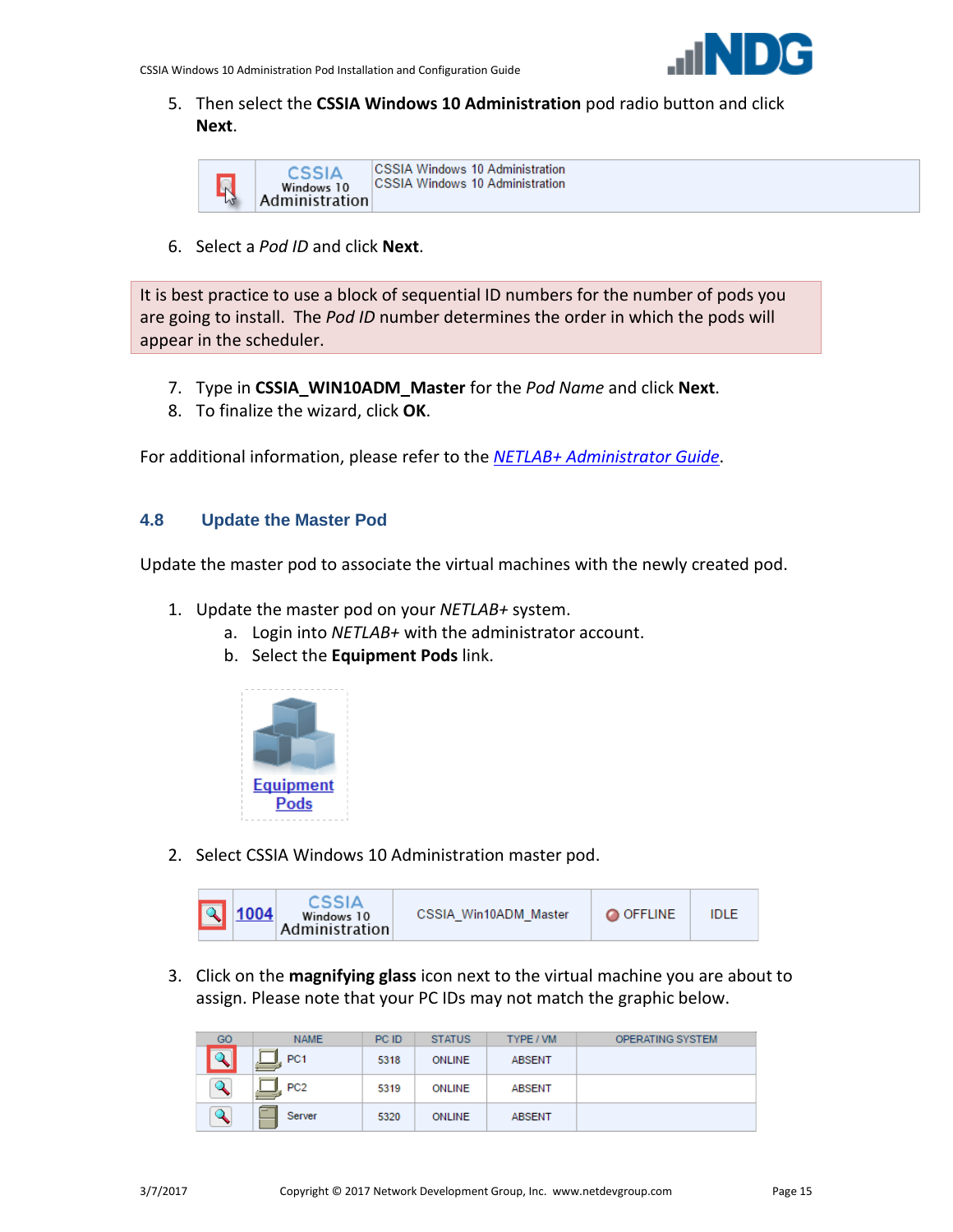4. Click on **Modify PC Settings**.

**B Modify PC Settings** 

5. Change the *PC Type* drop down box to **Use Virtual Machine Inventory**.

| PC Type   ABSENT              |  |
|-------------------------------|--|
| <b>ABSENT</b>                 |  |
| Use Virtual Machine Inventory |  |

6. In the Base Virtual Machine drop-box, select the corresponding virtual machines from the inventory.

| <select a="" machine="" virtual=""></select> |
|----------------------------------------------|
| select a virtual machine>                    |
| <b>CSSIA WIN10ADM Master PC1</b>             |
| <b>CSSIA WINTUADM Master PCZ</b>             |
| CSSIA WIN10ADM Master Server                 |

- 7. Update **Base Snapshot** to your *GOLDEN\_MASTER* snapshot.
- 8. Review the information on the screen and click **Update PC Settings**.

**Update PC Settings** 

- 9. Click on **Show Pod**.
- 10. Repeat **Steps 3-9** for the remaining virtual machines.

Make sure the pod status is **Offline** prior to continuing. The cloning process requires the pod be offline. Since this is our master pod, which is used for cloning other pods, we will keep it offline to create the instructor and student pods from.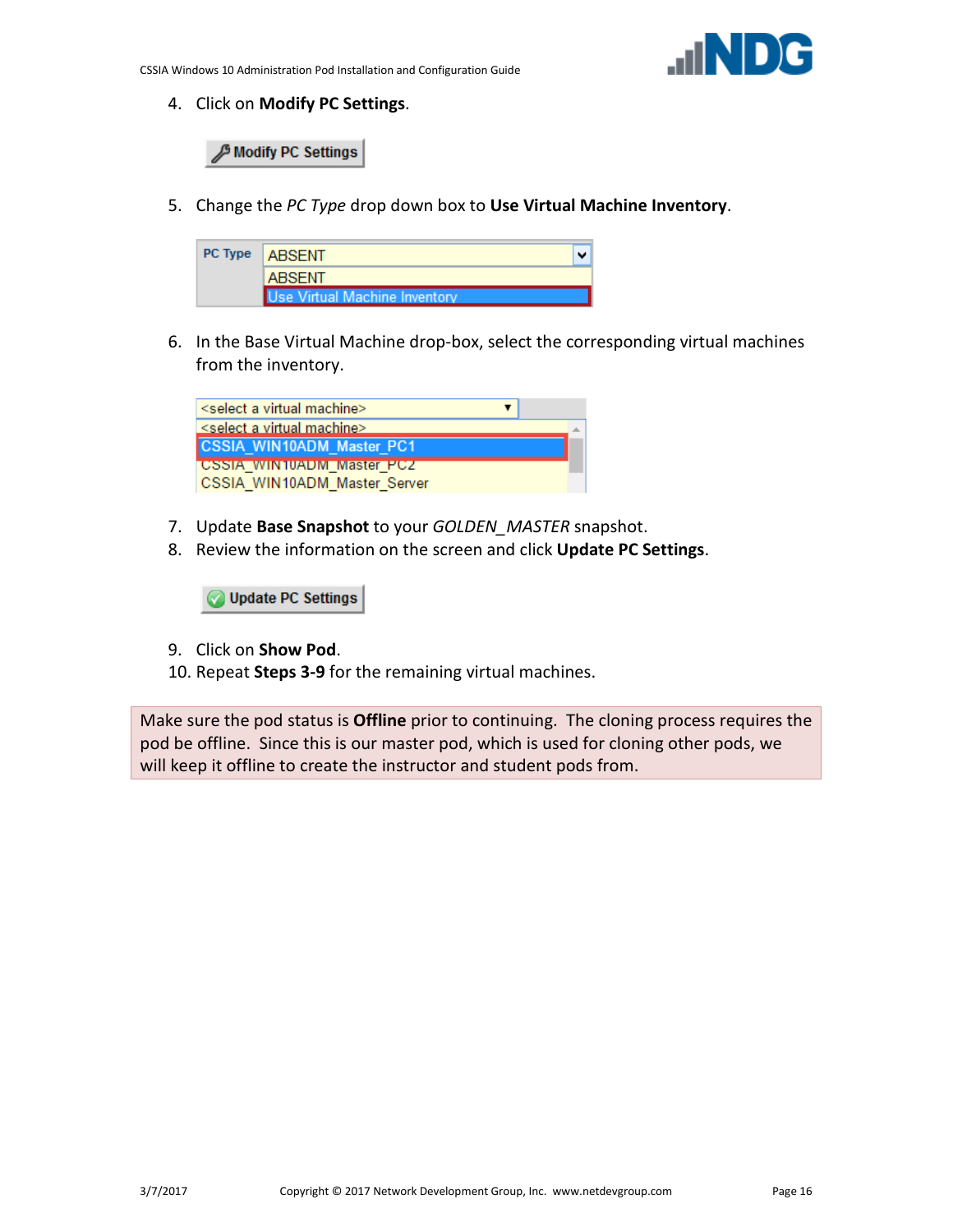

# <span id="page-16-0"></span>**5 Pod Cloning**

This section will help you create multiple student pods. The following sections describe the *NETLAB+* pod cloning feature used to create student pods on one or two host systems.

# <span id="page-16-1"></span>**5.1 Linked Clones and Full Clones**

*NETLAB+* can create *linked clones* or *full clones*.

A **linked clone** (or linked virtual machine) is a virtual machine that shares virtual disks with the parent (or master) virtual machine in an ongoing manner. This conserves disk space, and allows multiple virtual machines to use the same software installation. Linked clones can be created very quickly because most of the disk is shared with the parent VM.

A **full clone** is an independent copy of a virtual machine that shares nothing with the parent virtual machine after the cloning operation. Ongoing operation of a full clone is entirely separate from the parent virtual machine.

# <span id="page-16-2"></span>**5.2 Creating User Pods**

The following section describes how to create user pods on the same *VMware Host* system that holds your master pod's virtual machines. In this scenario, we will create linked virtual machines using the *NETLAB+* pod cloning utility.

- 1. Login into *NETLAB+* with the administrator account.
- 2. Select the **Equipment Pods** link.



3. Click on your master pod.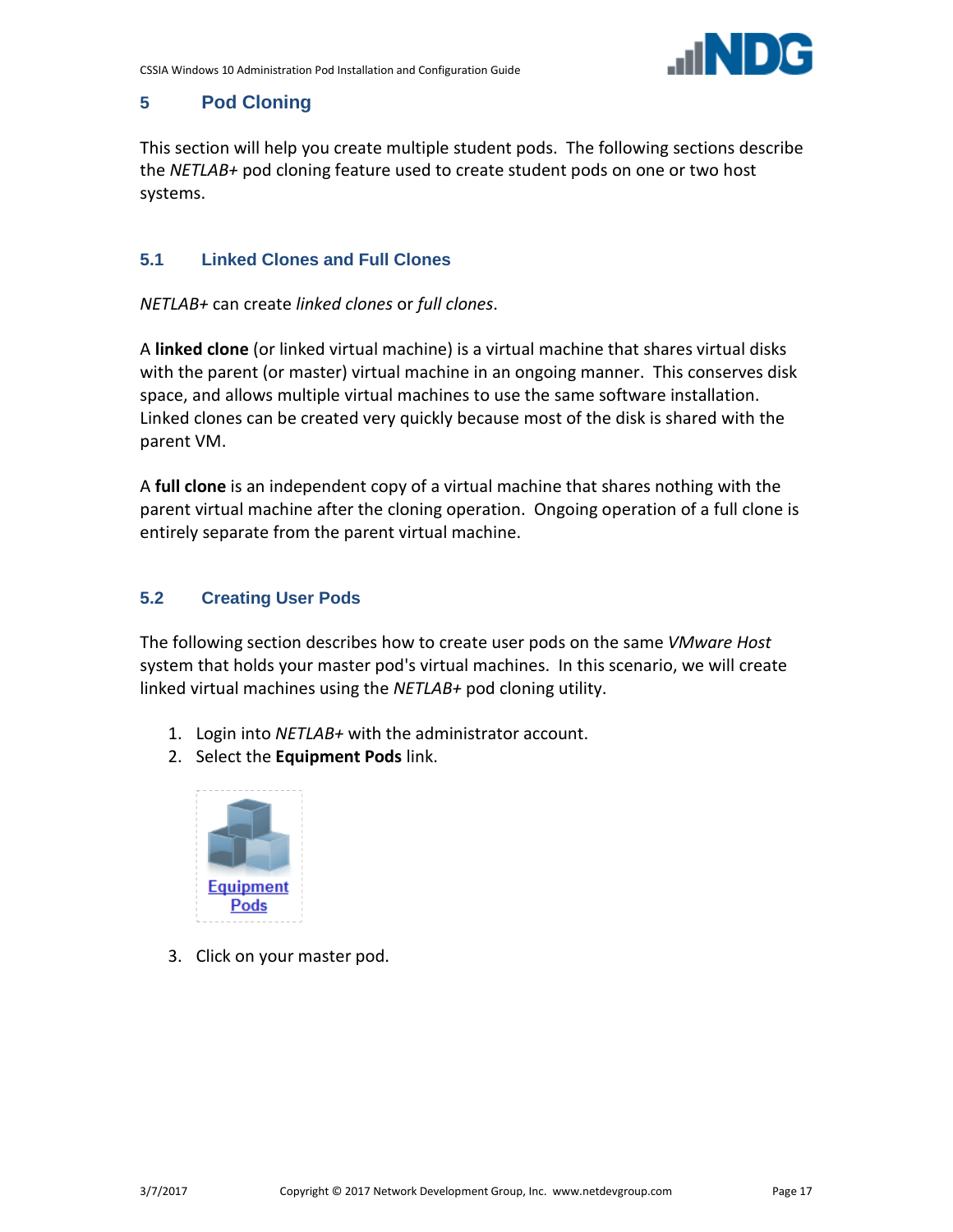

4. Click the **Clone** button to create a new pod based on the settings of this pod.

| Online         | Bring this pod ONLINE and make it available for reservations. |
|----------------|---------------------------------------------------------------|
| $\sim$ Test    | Tell me if this pod is working properly.                      |
| Clone          | Create a new pod based on the settings of this pod.           |
| Rename         | Rename this pod.                                              |
| <b>Options</b> | View and change special options for this pod.                 |
| Delete         | Remove this pod from NETLAB.                                  |

- 5. Select the **New Pod ID**. It is advised to keep the pods in numerical order. If the pod IDs are not in numerical order, they will not show up in the scheduler in numerical order.
- 6. Click **Next**.
- 7. Enter a *New Pod Name*. For example, **CSSIA\_WIN10ADM\_Pod1**. Click **Next**.
- 8. When the action has finished processing, you are presented with a settings screen.

| PC Name | Source Virtual Machine                              | Source Snapshot        | Clone Name                                |        | <b>Clone Type Clone Role</b> Runtime Host or Group | <b>Clone Datastore</b> | Storage Allocation |
|---------|-----------------------------------------------------|------------------------|-------------------------------------------|--------|----------------------------------------------------|------------------------|--------------------|
| PC1     | CSSIA WIN10ADM Master PC1                           | <b>V</b> GOLDEN MASTER | ▼   ■ ∞ ■ CSSIA WIN10ADM Pod1 PC Linked ▼ | Normal | $V$ Host                                           |                        | Il On Demand V     |
| PC2     | CSSIA WIN10ADM Master PC2                           | <b>GOLDEN MASTER</b>   | ▼ 9 89 9 CSSIA_WIN10ADM_Pod1_PC Linked ▼  | Normal | $\mathbf{v}$ Host                                  |                        | On Demand V        |
| Server  | CSSIA WIN10ADM Master Server <b>V</b> GOLDEN MASTER |                        | ▼ 9 89 9 CSSIA WIN10ADM Pod1 Se Linked ▼  | Normal | <b>Host</b>                                        |                        | Il On Demand V     |

- 9. The three key columns for this master pod clone are *Source Snapshot, Clone Type,* and *Clone Role*. The following settings should be applied to all 3 virtual machines:
	- a. *Source Snapshot* should be set to the **GOLDEN\_MASTER** snapshot you created previously.
	- b. Under *Clone Type*, verify that **Linked** is selected.
	- c. Under *Clone Role*, verify that **Normal** role is selected.
- 10. When you are done changing settings, click **Clone Pod**. This should complete within a minute as we are creating linked virtual machines.
- 11. When the pod clone process is finished, click **OK**.
- 12. Since this is a normal pod, the virtual machines will revert to snapshot upon boot up or shutdown of each pod. You will need to make a **GOLDEN\_MASTER** snapshot of every virtual machine in each pod created. Please see *Section [4.3](#page-10-1) [Create Snapshots for the Master Virtual Machines](#page-10-1)* for additional information regarding snapshot creation.
- 13. If you want to dedicate this pod to a particular class, team, or student, use the *Pod Assignment* feature. For details, see the *[NETLAB+ Pod Assignment Guide.](http://www.netdevgroup.com/support/documentation/NETLAB_Pod_Assignment.pdf)*
- 14. Click the **Online** Button in the *Pod Management* page to activate the pod.

The user pod can now be reserved. When the reservation becomes active, *NETLAB+* will automatically configure virtual machines and virtual networking for your new pod.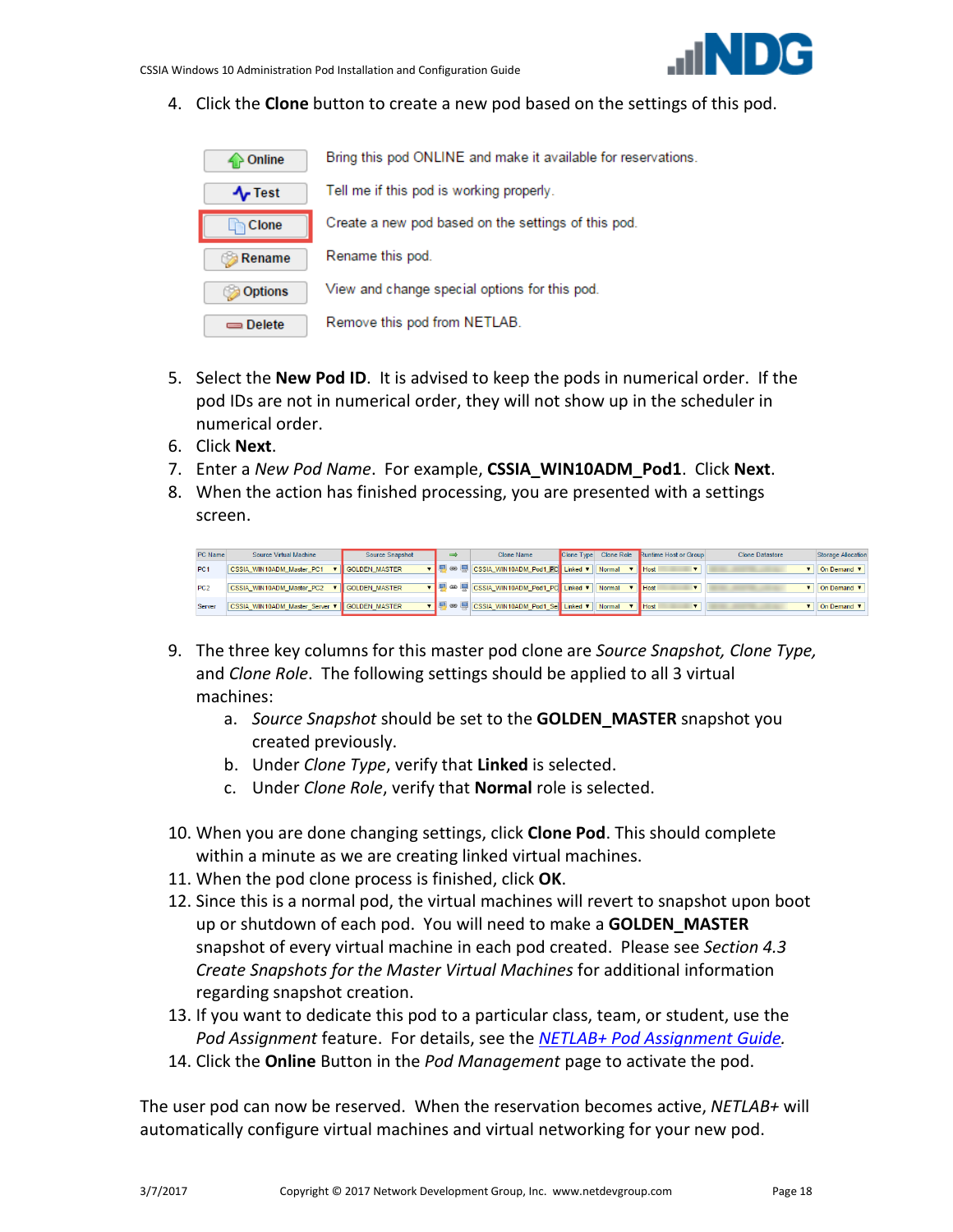

The *GOLDEN\_MASTER* snapshot is the starting point for all pods. We recommend that you reserve the 1st pod and conduct some labs to make sure the snapshot images work correctly. If there are defects, make corrections to the images to the master pod and retake the *GOLDEN\_MASTER* snapshot before creating additional pods.

**Time Saver:** If you clone the 1st user pod instead of the master pod, the defaults will all be set correctly and you will not have to change the *Clone Type* or *Clone Role* each time. The *NETLAB+* system will still assume you want to link to the master VMs as masters are ranked higher than normal or persistent VMs in the default pod cloning selections.

# <span id="page-18-0"></span>**5.3 Copying Your Master Pod to the Second Host**

For this task, we will use the pod cloning utility to copy our master pod to the second host.

- 1. Login into *NETLAB+* with the administrator account.
- 2. Select the **Equipment Pods** link.



- 3. Click on the master pod that was created on the 1st VMware host server.
- 4. Click the **Clone** button to create a new pod based on the settings of this pod.

| Online         | Bring this pod ONLINE and make it available for reservations. |
|----------------|---------------------------------------------------------------|
| $\sim$ Test    | Tell me if this pod is working properly.                      |
| Clone          | Create a new pod based on the settings of this pod.           |
|                |                                                               |
| Rename         | Rename this pod.                                              |
| <b>Options</b> | View and change special options for this pod.                 |

5. Select the **New Pod ID**.

It is advised to keep the pods in numerical order. If the pod IDs are not in numerical order, they will not show up in the scheduler in numerical order.

- 6. Click **Next**.
- 7. Enter a **New Pod Name**. For example, **CSSIA\_WIN10ADM\_Master2** then click **Next**.